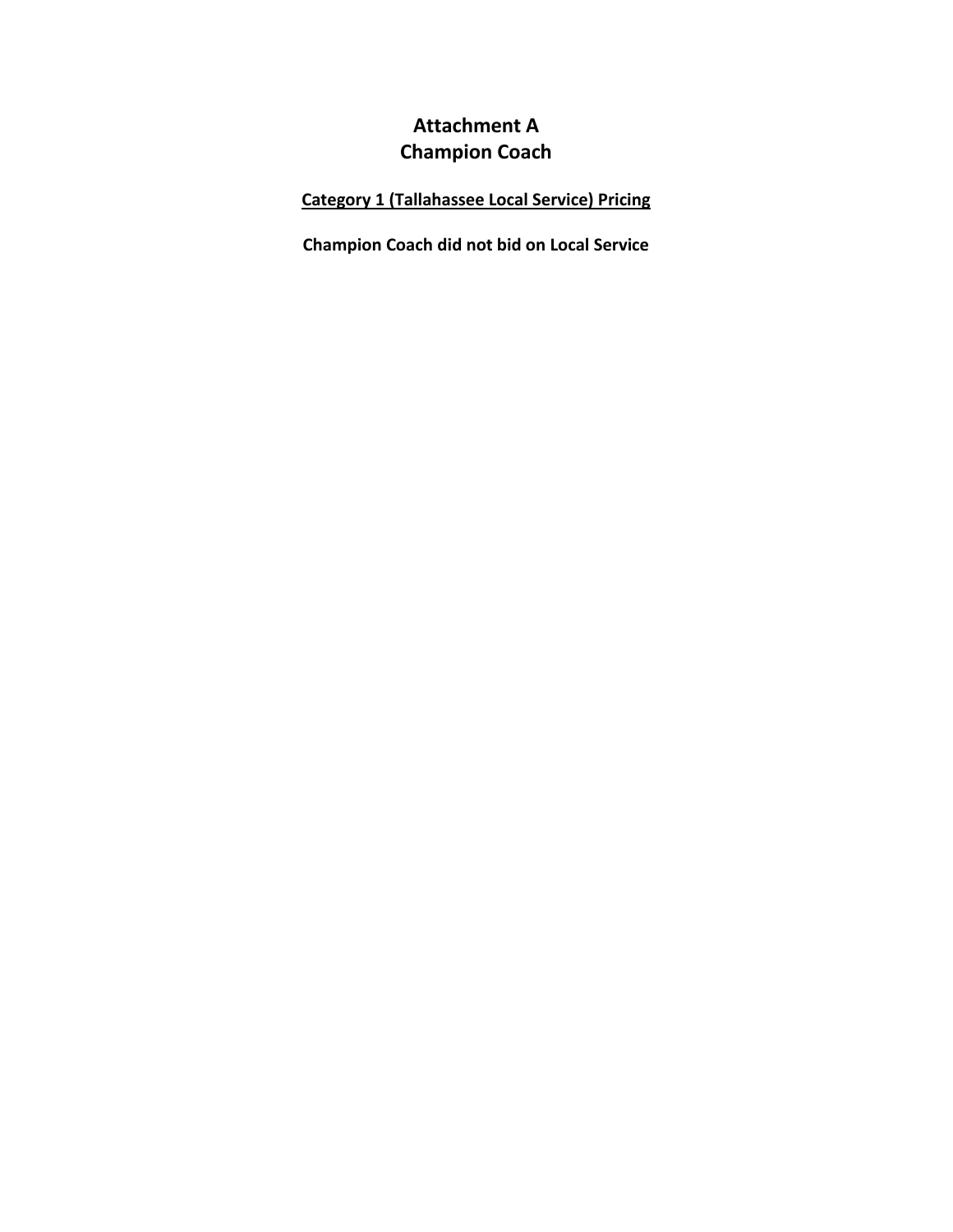## **Attachment B Champion Coach**

### **Category 2 (Long Distance, 90 Miles or More) Pricing**

#### **Long Distance Rate per Mile**

| <b>Passenger Capacity</b> | 2018-2019 | 2019-2020 | 2020-2021 | 2021-2022 | 2022-2023 |
|---------------------------|-----------|-----------|-----------|-----------|-----------|
| $1 - 25$                  | \$4.35    | \$4.35    | \$4.50    | \$4.50    | \$4.60    |
| 26-39                     | \$4.35    | \$4.35    | \$4.50    | \$4.50    | \$4.60    |
| $40-56+$                  | \$4.35    | \$4.35    | \$4.50    | \$4.50    | \$4.60    |

#### **Long Distance Daily Rate**

| <b>Passenger Capacity</b> | 2018-2019 | 2019-2020 | 2020-2021 | 2021-2022 | 2022-2023 |
|---------------------------|-----------|-----------|-----------|-----------|-----------|
| $1 - 25$                  | \$1,150   | \$1,175   | \$1,200   | \$1,225   | \$1,250   |
| 26-39                     | \$1,150   | \$1,175   | \$1,200   | \$1,225   | \$1,250   |
| $40-56+$                  | \$1,150   | \$1,175   | \$1,200   | \$1,225   | \$1,250   |

**\* Long Distance price will be the greater of Daily Rate or Mileage Rate pricing**

### **Driver Change Rate**

It is not possible to provide an accurate Driver Change Rate without specific trip information. However, a typical Driver Change Rate might be \$500 per leg of the trip but is subject to the specifics of the trip.

### **Is Chase Vehicle (Service Truck w/Mechanic) offered for trips with 4 or more buses for distances greater than 250 miles or out of state? Yes \_\_\_\_\_\_ No\_\_\_X\_\_\_**

Chase Vehicle could be reviewed on a case by case basis.

**\*\* Years are FSU Fiscal Years: July 1 – June 30**